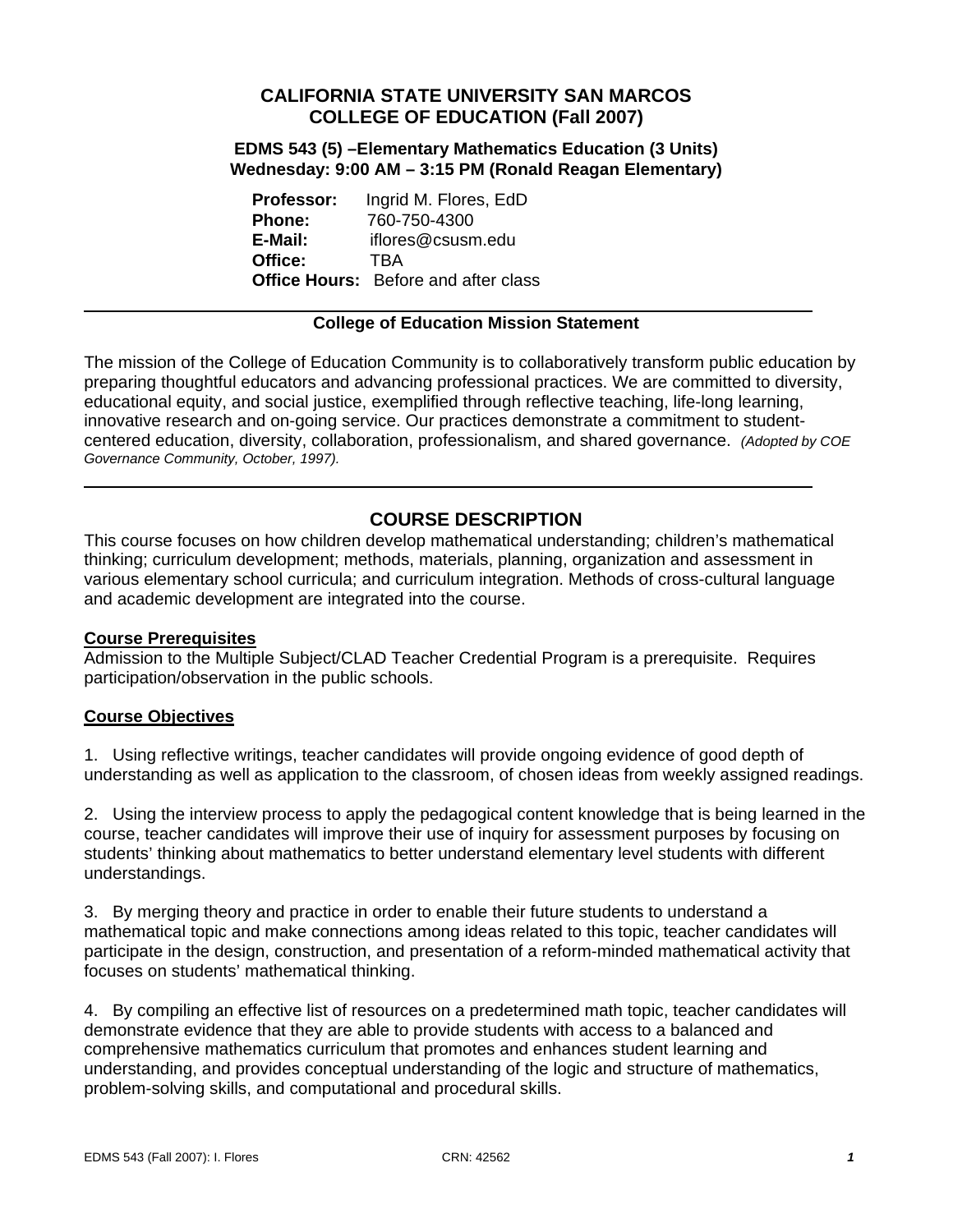5. By reflecting on and weaving what has been learned in the course during the semester regarding mathematics standards, reform-minded mathematics ideas, constructivist teaching and learning methods which enhance how children think and problem solve, teacher candidates will analyze the curriculum that is currently being implemented in their practicum classroom.

6. Teacher candidates will write summary reflections during the course to be submitted, responded to, and archived via TaskStream for final TPE assessments and for creating their final portfolios.

### **Unique Course Requirements**

Students will be required to have access to children in a grade K-6 for the purpose of conducting a series of math interviews to learn about how children think and problem solve.

Each student will be required to implement and videotape a lesson in his or her observation classroom.

#### **Required Texts**

- Van de Walle, J. A. (2007). *Elementary and middle school mathematics: Teaching developmentally* (6th ed). Boston: Pearson Education, Inc. ISBN: 0-205-48392-5 The text has a companion Web site (under construction): http://www.ablongman.com/vandewalle6e
- California Department of Education (2000). *Mathematics framework for California public schools, kindergarten through grade twelve* (2000 Revised Ed.). Sacramento, CA: Author. This document can be found on the WWW at: http://www.cde.ca.gov/ci/ma/cf/documents/mathfrwkcomplete.pdf. The Web site contains a downloadable PDF file. There are also copies in the library for checkout**.**
- Turnbull, A., Turnbull, R., & Wehmeyer, M. (2007). *Exceptional lives: Special education in today's schools.* (5<sup>th</sup> ed). Pearson/Merrill Prentice Hall. ISBN: 0-13-170869-4.

#### **You are required to access the following Web sites and materials for this course.**

- National Council of Teachers of Mathematics (2000). *Principles and standards for school mathematics*. Reston, VA: Author. This document can be found at: http://www.nctm.org/
- Star Test Blueprints for Standards Items (grades 2-7) http://www.cde.ca.gov/ta/tg/sr/documents/math1105.doc

#### **Authorization to Teach English Learners**

This credential program has been specifically designed to prepare teachers for the diversity of languages often encountered in California public school classrooms. The authorization to teach English learners is met through the infusion of content and experiences within the credential program, as well as additional coursework. Students successfully completing this program receive a credential with authorization to teach English learners.

*(Approved by CCTC in SB 2042 Program Standards, August 02)*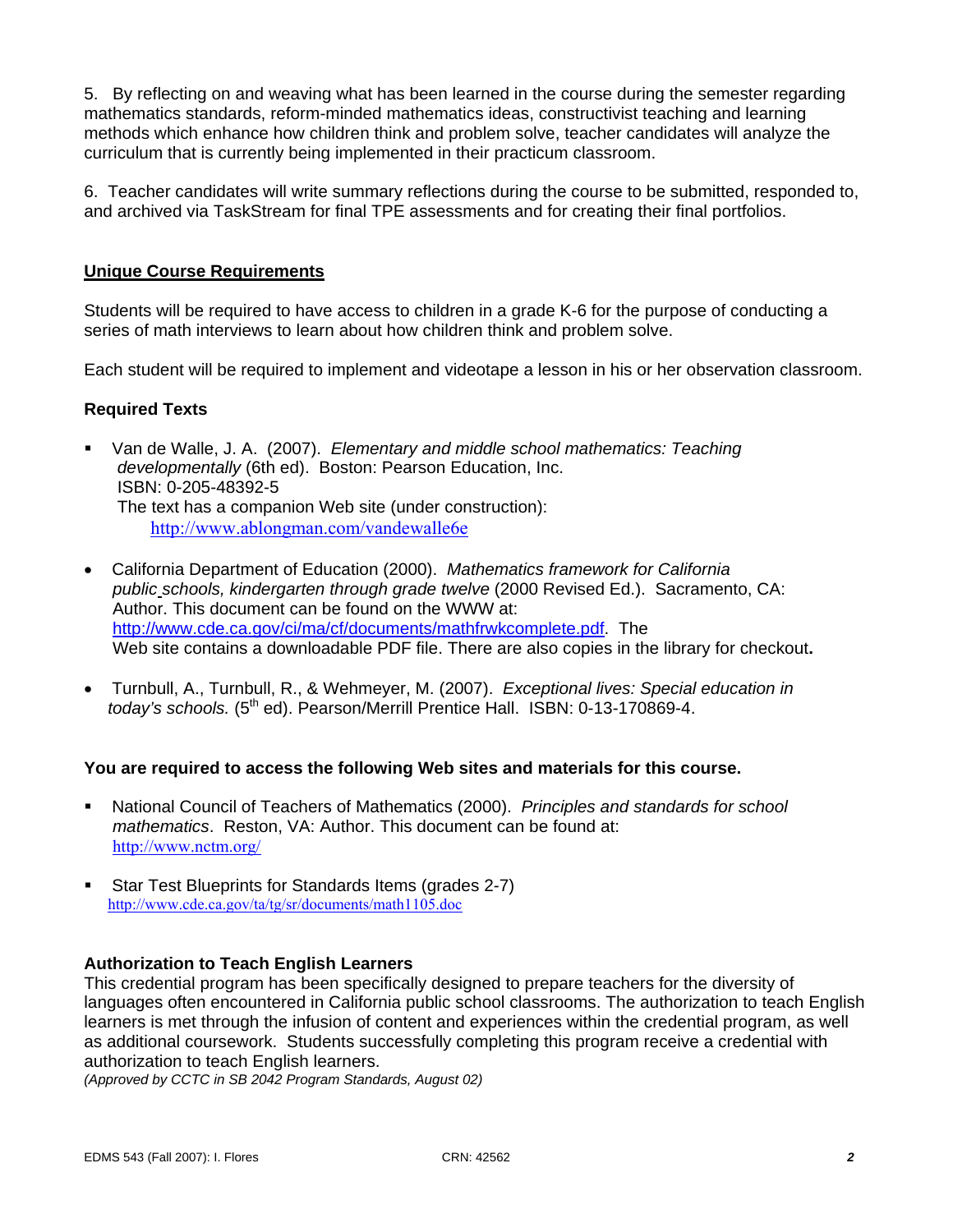## **Teacher Performance Expectation (TPE) Competencies**

The course objectives, assignments, and assessments have been aligned with the CTC standards for the Multiple Subject Credential. This course is designed to help teachers seeking a California teaching credential to develop the skills, knowledge, and attitudes necessary to assist schools and district in implementing effective programs for all students. The successful candidate will be able to merge theory and practice in order to realize a comprehensive and extensive educational program for all students. You will be required to formally address the following TPEs in this course:

#### **CTC Standards Alignment:**

The course objectives, assignments, and assessments have been aligned with the CTC standards

for Multiple Subjects Credential. The following standards are a primary emphasis in this course:

- **Standard 3**: Relationship between Theory and Practice
- **Standard 4:** Pedagogical Thought and Reflective Practice
- **Standard 5:** Equity, Diversity and Access to the Core Curriculum for All Children
- **Standard 8A:** Pedagogical Preparation for Subject-Specific Content Instruction by MS Candidates (Mathematics)

#### **Teacher Performance Expectation (TPE) Competencies:**

#### **Primary Emphases**:

- TPE 1a-Subject Specific Pedagogical Skills for MS Teaching (Mathematics)
- TPE 2-Monitoring Student Learning During Instruction

#### **Secondary Emphases**:

- TPE 3-Interpretation and Use of Assessments
- TPE 4-Making Content Accessible
- TPE 5-Student Engagement
- TPE 6a-Developmentally Appropriate Practices in Grades K-3
- TPE 6b-Developmentally Appropriate Practices in Grades 4-8
- TPE 6d- Developmentally Appropriate Teaching Practices for Special Education: Teaching the Special Education Population in the General Education Environment
- TPE 7-Teaching English Learners
- TPE 8-Learning About Students
- TPE 9-Instructional Planning
- TPE 10-Instructional Time
- TPE 11-Social Environment
- TPE 13-Professional Growth
- TPE 14-Educational Technology in Teaching and Learning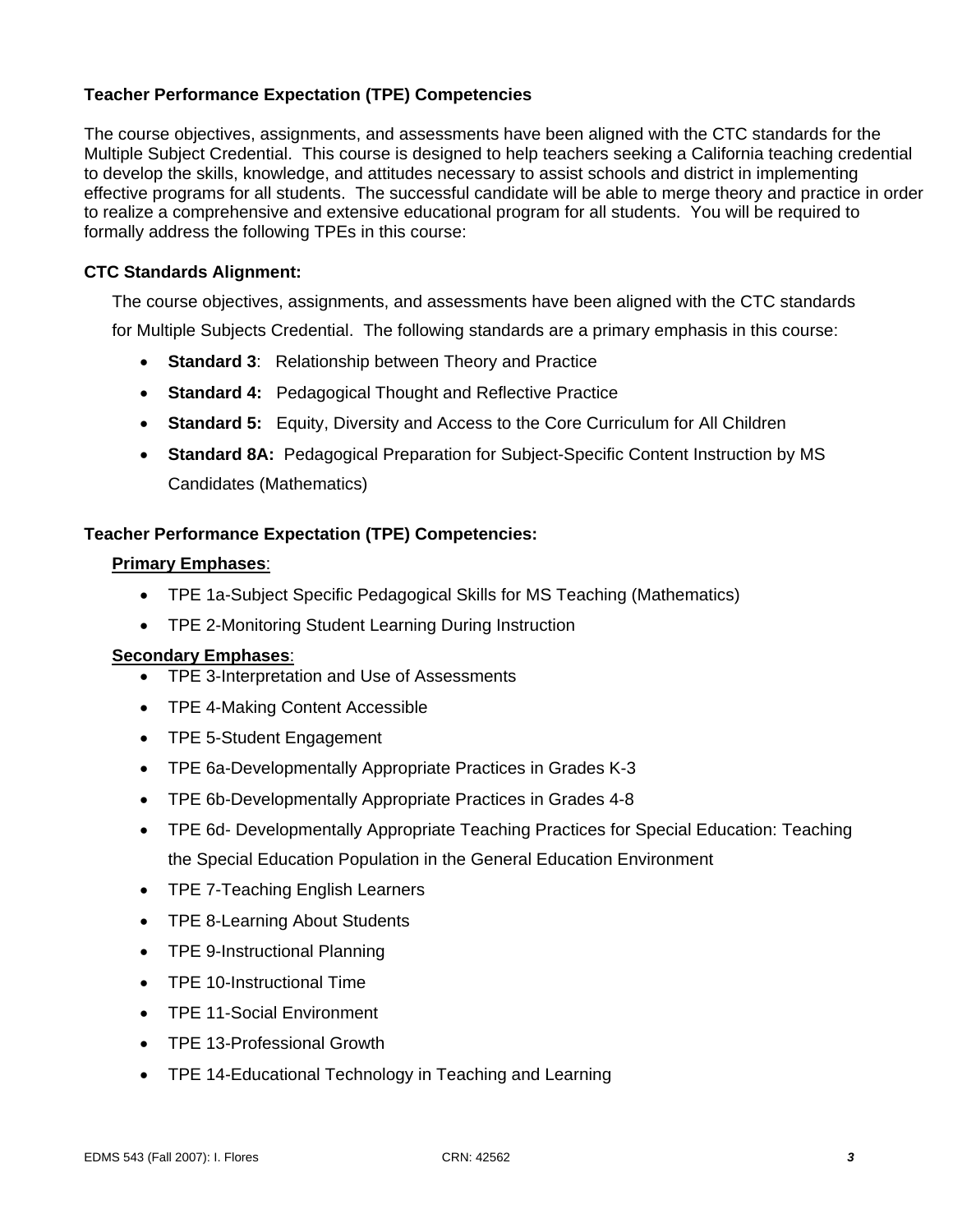### **College of Education Attendance Policy**

Due to the dynamic and interactive nature of courses in the College of Education, all students are expected to attend all classes and participate actively. At a minimum, students must attend more than 80% of class time, or s/he may not receive a passing grade for the course at the discretion of the instructor. Individual instructors may adopt more stringent attendance requirements. Should the student have extenuating circumstances, s/he should contact the instructor as soon as possible. *(Adopted by the COE Governance Community, December, 1997).*

If you miss one class session or are late (or leave early) more than two sessions, you cannot receive a grade of "A". If you miss two class sessions, your highest possible grade is a " $C_{+}$ ".

If possible, please discuss with the instructor any extenuating circumstances that will cause you to miss class prior to your absence. Attendance will be taken at each class session. Furthermore, grades on assignments turned in late will be lowered unless **prior arrangements** have been made with the instructor. Absence is no excuse for not turning in assignments, as they may be sent electronically (email) to the instructor if an absence arises or is anticipated.

#### **Students with Disabilities Requiring Reasonable Accommodations**

Students must be approved for services by providing appropriate and recent documentation to the Office of Disable Student Services (DSS). This office is located in Craven Hall 5205, and can be contacted by phone at (760) 750-4905, or TTY (760) 750-4909. Students authorized by DSS to receive reasonable accommodations should meet with their instructor during office hours or, in order to ensure confidentiality, in a more private setting.

#### **Course Requirements and Grading Standards**

#### **ASSIGNMENTS (The relative weight for each assignment is indicated as a percentage of the total course grade)**

Detailed assignment guidelines and scoring rubrics (course packet) will be provided electronically to each student for all written assignments below. The course calendar/topics schedule is attached to this syllabus.

#### **Reading Reflections**

**(10%)** - Each week students will write a "meaningful" reflection on the material assigned to be read for that week. Each reflection will be worth 5 points. These reflections should be one full page in length (use an "11" font, line spacing of 1.5, with **only** your name and class session number as a heading), and should clearly articulate your thoughts **on the assigned readings** and how you might **specifically apply** what you learned from the articles as a teacher in the classroom. Please do not repeat verbatim from the readings. **Other assignments may be given that will substitute the written reflection but not the reading assignment.** These will require more than 1 page in length.

## **Student Interviews (Critical Assessment Task – CATs)**

**(15%)** - You and one of your classmates will conduct two different student interviews based on questions provided in class. Each interview is worth 10 points. For each interview, you will pose mathematical problems to any one student at a predetermined grade level. The purpose is to get you to begin thinking about students' mathematical understanding, to learn how to effectively pose questions, and interpret the meaning of students' answers, and to provide you with an opportunity to interact with students.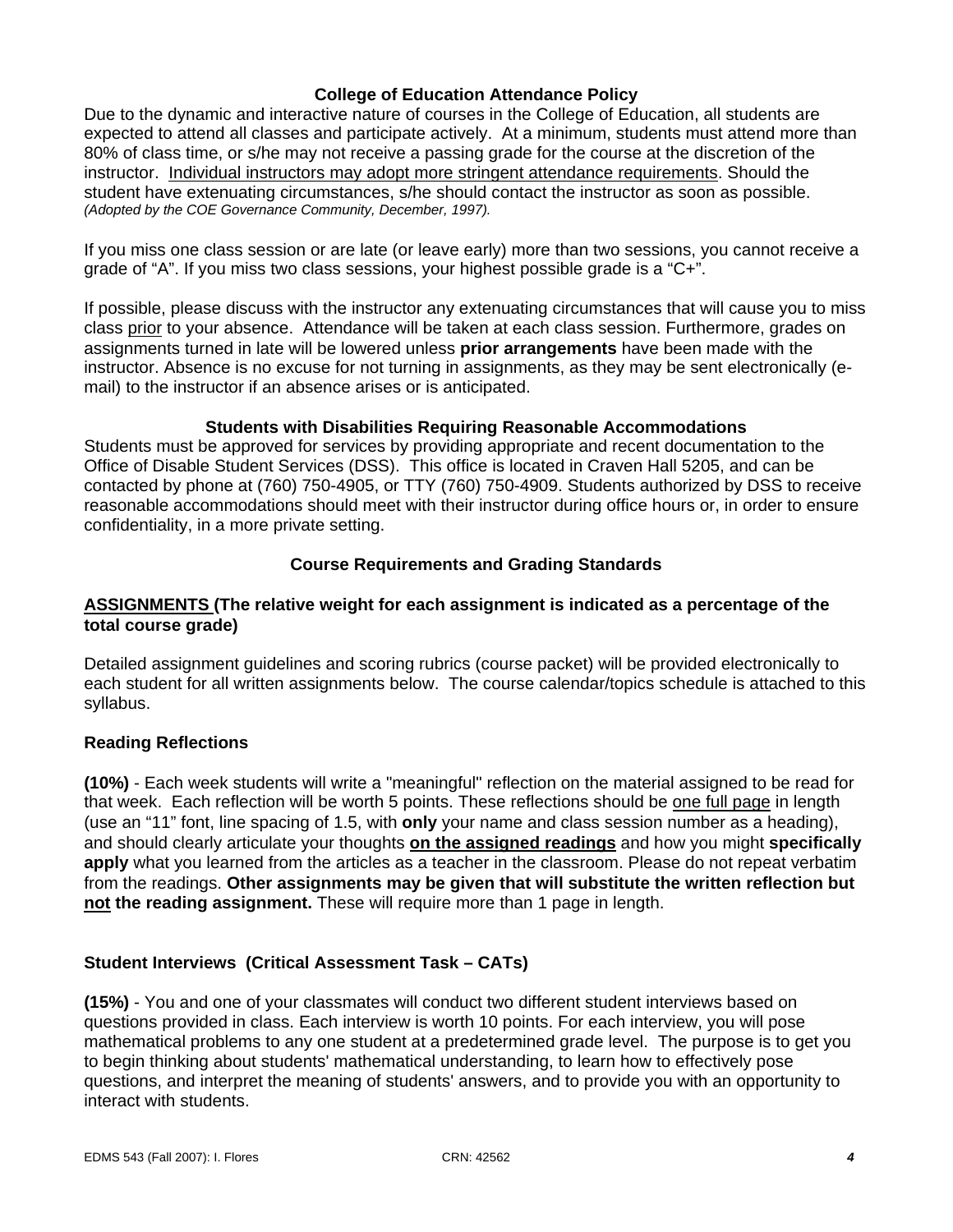# **Mathematical Resources & Lesson (Critical Assessment Task – CATs)**

**(35%) –** You will first compile resources on a predetermined mathematical topic (15%) and then design a lesson that you will present and videotape in an elementary class (20%). The purpose of this activity is to help you learn how to design effective mathematical activities, to provide you with an opportunity to begin compiling mathematical resources, and to provide an opportunity for you to practice teaching mathematics in an authentic classroom setting.

## **Curriculum Assignment (Critical Assessment Task – CATs)**

**(25%) –** Students will review the mathematics curriculum currently being used in your classroom (e.g., a textbook) at one grade level and write a short paper that investigates the curriculum alignment with the CA Content Standards and current high stakes assessments. Students will also provide their general thoughts and concerns related to the curriculum (e.g., how the curriculum might need to be altered to make strong connections between mathematical concepts and procedures).

## **Taskstream Postings**

**(10%) -** This course is designed to help those seeking a Multiple Subject Credential develop the skills knowledge and attitudes necessary to assist schools and districts in implementing effective programs for all students. The successful candidate will be able to merge theory and practice in order to realize a comprehensive and extensive educational program for all students. Students will document their knowledge and understanding of TPE 1A (math) and TPE 2 through assignments completed in EDMS 543. This assignment will be considered a final exam, and you will not pass the course if both TPEs are not posted to TaskStream by the due date indicated in the course schedule of topics and assignments located in this syllabus.

### **Active Participation and Collaboration**

**(5%) -** Defined as actively engaging and contributing in all class discussions and activities, students will be evaluated daily. A positive attitude is an important component for establishing the definition for active participation and collaboration. In addition, the student will be expected to exhibit professional behavior and demeanor at all times.

## **All University Writing Requirement**

All CSU students must demonstrate competency in writing skills as a requirement for graduation. At Cal State San Marcos, students complete the graduation writing assessment through the All-University Writing Requirement. This requirement mandates that every course at the University must have a writing component of at least 2,500 words (approximately 10 pages). **The writing requirement for this course will be met through weekly writings, student interview reflections, the creation of a lesson plan and mathematical resources, and the curriculum analysis assignment.**

#### **CSUSM Academic Honesty Policy**

Students will be expected to adhere to standards of academic honesty and integrity, as outlined in the Student Academic Honesty Policy. All written work and oral assignments must be original work. All ideas/materials that are borrowed from other sources must have appropriate references to the original sources. Any quoted material should give credit to the source and be punctuated with quotation marks.

Students are responsible for honest completion of their work including examinations. There will be no tolerance for infractions. If you believe there has been an infraction by someone in the class, please bring it to the instructor's attention. The instructor reserves the right to discipline any student for academic dishonesty in accordance with the general rules and regulations of the university. Disciplinary action may include the lowering of grades and/or the assignment of a failing grade for an exam, assignment, or the class as a whole."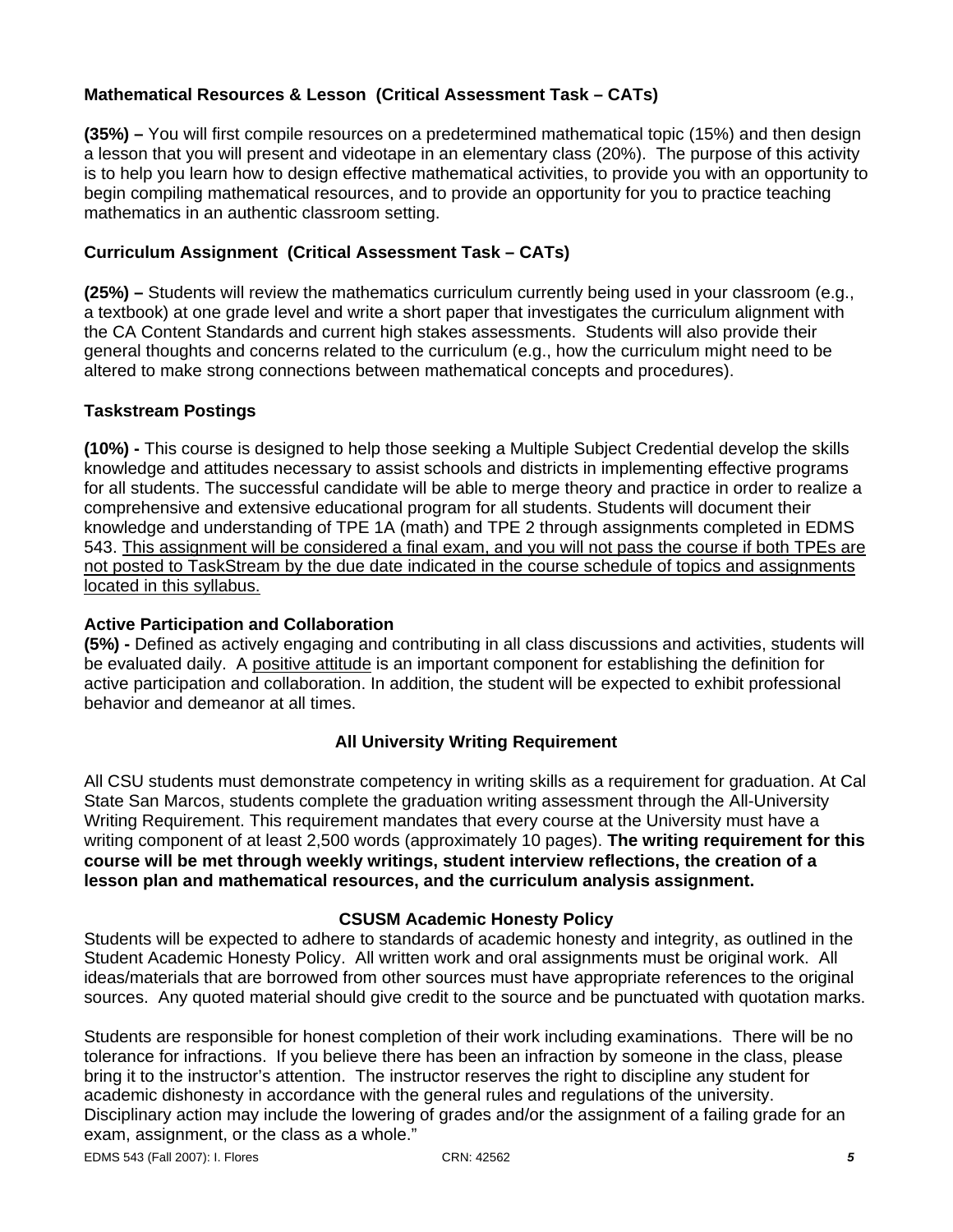Incidents of Academic Dishonesty will be reported to the Dean of Students. Sanctions at the University level may include suspension or expulsion from the University.

#### **Plagiarism:**

As an educator, it is expected that each student will do his/her own work, and contribute equally to group projects and processes. Plagiarism or cheating is unacceptable under any circumstances. If you are in doubt about whether your work is paraphrased or plagiarized see the Plagiarism Prevention for Students website http://library.csusm.edu/plagiarism/index.html. If there are questions about academic honesty, please consult the University catalog.

**GRADING SCALE:** Grades for this course will be based on the following grading scale:

| А    | 93% - 100% |
|------|------------|
| А-   | 90% - 92%  |
| B+   | 88% - 89%  |
| в    | 83% - 87%  |
| B-   | 80% - 82%  |
| $C+$ | 78% - 79%  |
| C    | 73% - 77%  |
| င-   | 70% - 72%  |

#### **Exemplary "A" Students:**

- Demonstrate serious commitment to their learning, making full use of the learning opportunities available and searching out the implications of their learning for future use.
- Complete all assignments thoroughly and thoughtfully toward the goal of developing in-depth math projects.
- Make insightful connections between all assignments and their developing overall understanding of mathematical concepts; they continually question and examine concepts in a genuine spirit of inquiry.
- Students show a high level of achievement of course goals.

#### **"B" Students:**

- Simply comply with the course requirements and expectations.
- Complete all assignments, usually thoroughly and thoughtfully.
- Usually connect assignments to their developing overall understanding of mathematical concepts; may be satisfied with accepting their learning as it is received without deeply examining concepts or seeking a higher level of understanding.
- **Students show reasonable achievement of course goals.**

#### **"C" Students:**

- Demonstrate an inconsistent level of compliance to course requirements and expectations.
- Complete all assignments with limited thoroughness and thoughtfulness.
- Make limited connections between assignments and their developing overall understanding of mathematical concepts; may not be open to examining concepts on a deeper level and may actually dismiss the importance of such inquiry.
- Attempt, but show limited progress in achieving course goals.

## **Remember! You are required to maintain a B average (3.0 GPA) in your teacher education courses to receive a teaching credential in the State of California.**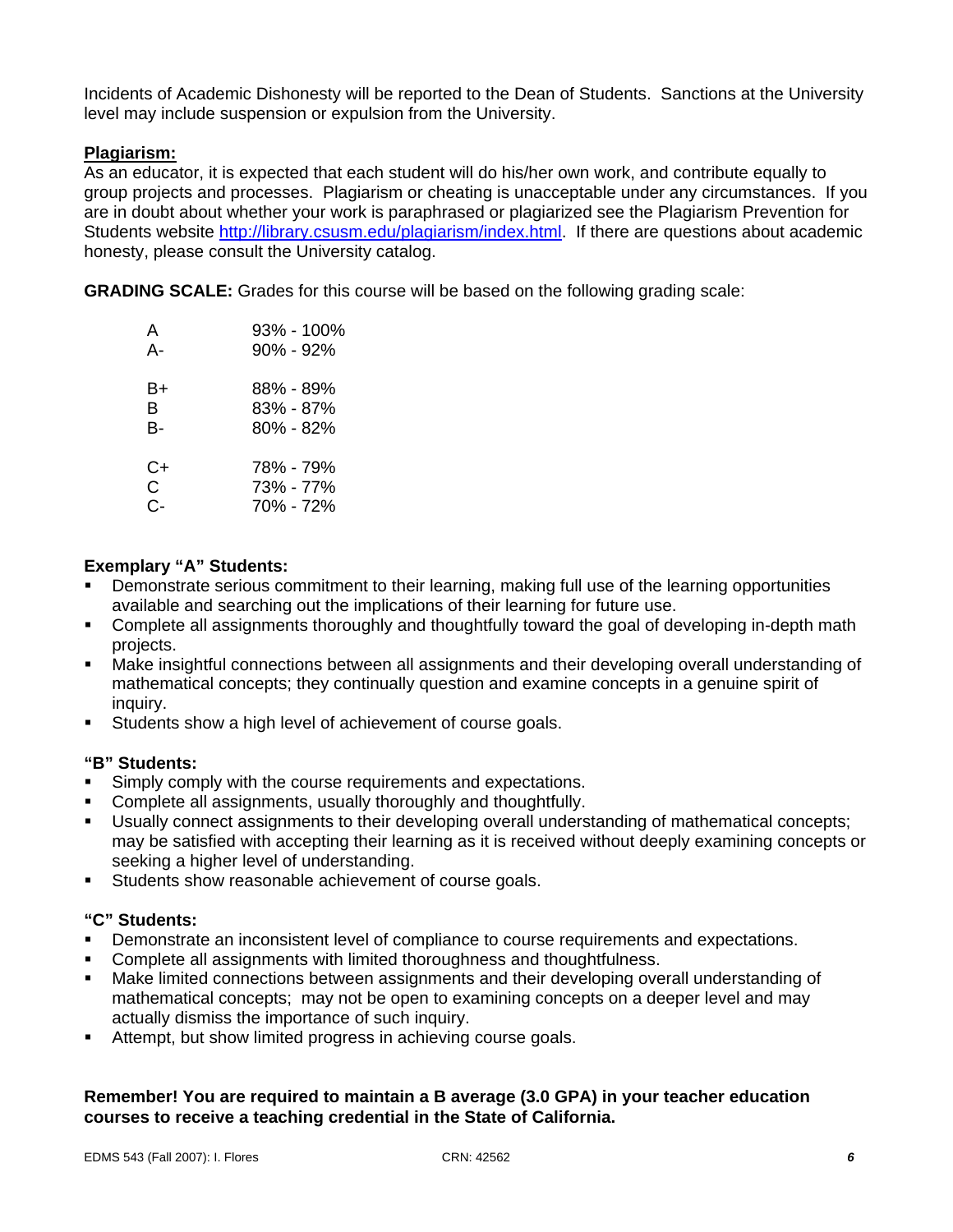## **Curriculum Review Assignment**

EDMS 543

|                           |                       | <b>Nearly</b>        |                      |                      |
|---------------------------|-----------------------|----------------------|----------------------|----------------------|
|                           | <b>Developing</b>     | <b>Meets</b>         | <b>Meets</b>         | <b>Exceeds</b>       |
| <b>TPE 1, 1a</b>          | Candidate's           | Candidate's          | Candidate's          | Candidate's          |
| Subject Specific          | analysis of the       | analysis of the      | analysis of the      | analysis of the      |
| Pedagogical skills        | curriculum will       | curriculum will      | curriculum will      | curriculum will      |
| for MS Teaching           | demonstrate little to | demonstrate some     | demonstrate          | demonstrate          |
| Assignment                | no understanding      | understanding of     | considerable         | exceptional          |
| (Teaching                 | of how to teach the   | how to teach the     | understanding of     | understanding of     |
| Mathematics in a          | state adopted         | state adopted        | how to teach the     | how to teach the     |
| MS Assignment)            | academic content      | academic content     | state adopted        | state adopted        |
|                           | standard in           | standard in          | academic content     | academic content     |
|                           | mathematics.          | mathematics.         | standard in          | standard in          |
|                           |                       |                      | mathematics.         | mathematics.         |
| TPE <sub>4</sub>          | Candidate's           | Candidate's          | Candidate's          | Candidate's          |
| <b>Making Content</b>     | analysis of the       | analysis of the      | analysis of the      | analysis of the      |
| Accessible                | curriculum will       | curriculum will      | curriculum will      | curriculum will      |
|                           | demonstrate little to | demonstrate some     | demonstrate          | demonstrate          |
|                           | no understanding in   | understanding in     | considerable         | exceptional          |
|                           | the use of            | the use of           | understanding in     | understanding in     |
|                           | pedagogical           | pedagogical          | the use of           | the use of           |
|                           | strategies that will  | strategies that will | pedagogical          | pedagogical          |
|                           | provide all students  | provide all students | strategies that will | strategies that will |
|                           | access to the         | access to the        | provide all students | provide all students |
|                           | mathematics           | mathematics          | access to the        | access to the        |
|                           | curriculum.           | curriculum           | mathematics          | mathematics          |
|                           |                       |                      | curriculum           | curriculum           |
| TPE 6, 6a, 6b             | Candidate's           | Candidate's          | Candidate's          | Candidates's         |
| Developmentally           | analysis of the       | analysis of the      | analysis of the      | analysis of the      |
| Appropriate               | curriculum will       | curriculum will      | curriculum will      | curriculum will      |
| <b>Teaching Practices</b> | demonstrate little to | demonstrate some     | demonstrate          | demonstrate          |
| in Grades K-3 & 4-        | no understanding in   | understanding in     | considerable         | exceptional          |
| 8                         | the use of            | the use of           | understanding in     | understanding in     |
|                           | developmentally       | developmentally      | the use of           | the use of           |
|                           | appropriate           | appropriate          | developmentally      | developmentally      |
|                           | teaching practices.   | teaching practices   | appropriate          | appropriate          |
|                           |                       |                      | teaching practices   | teaching practices   |

- $\triangleright$  TPE 9 Instructional Planning
- $\triangleright$  TPE 10 Instructional Time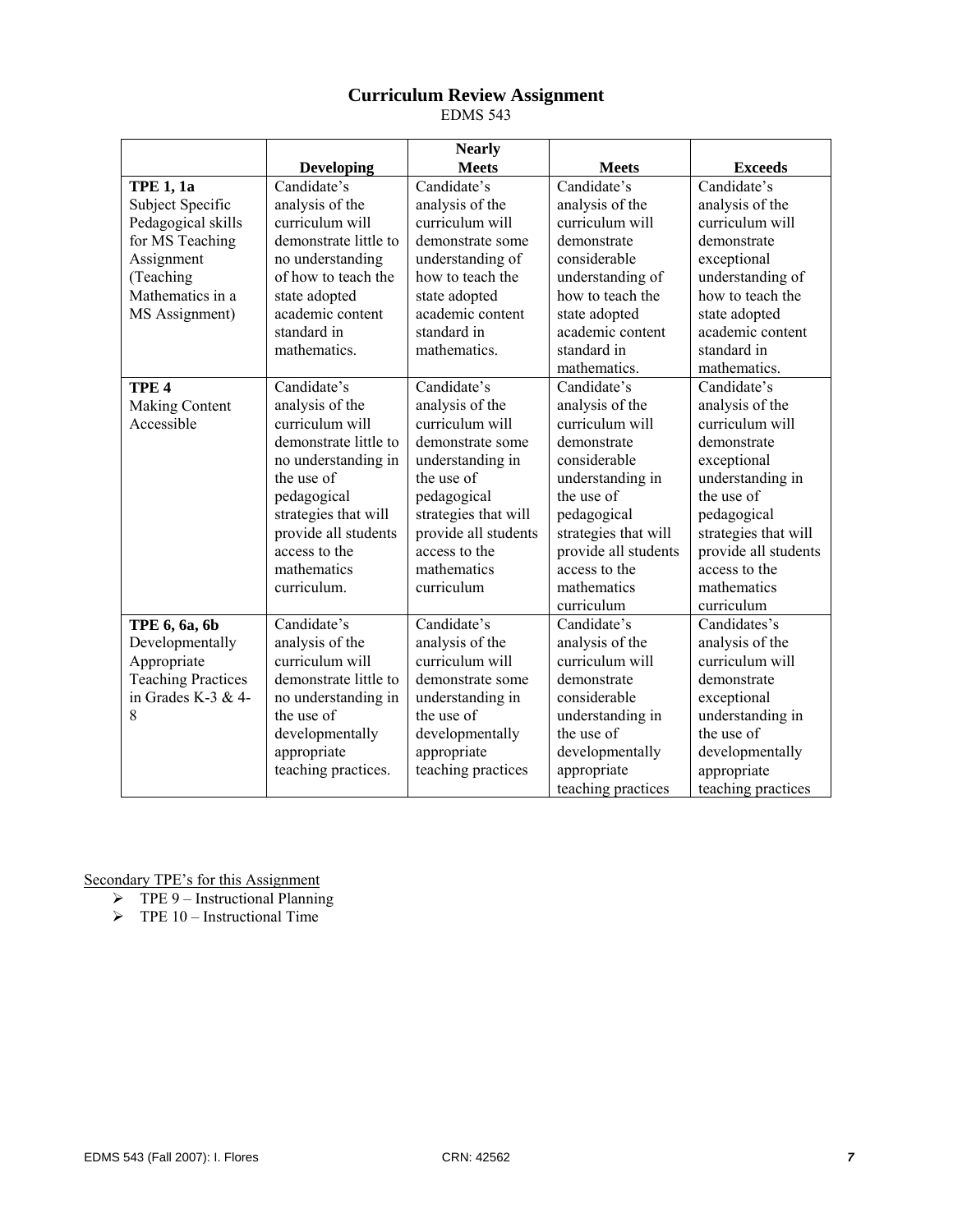#### **Lesson Presentation Assignment**

EDMS 543

|                       |                      | <b>Nearly</b>        |                                          |                      |
|-----------------------|----------------------|----------------------|------------------------------------------|----------------------|
|                       | <b>Developing</b>    | <b>Meets</b>         | <b>Meets</b>                             | <b>Exceeds</b>       |
| <b>TPE 1, 1a</b>      | Candidates' lesson   | Candidates' lesson   | Candidates' lesson<br>Candidates' lesson |                      |
| Subject Specific      | plan and             | plan and             | plan and                                 | plan and             |
| Pedagogical skills    | presentation         | presentation         | presentation                             | presentation         |
| for MS Teaching       | demonstrates little  | demonstrates some    | demonstrates                             | demonstrates         |
| Assignment            | to no                | understanding of     | considerable                             | exceptional          |
| (Teaching             | understanding of     | how to teach the     | understanding of                         | understanding of     |
| Mathematics in a      | how to teach the     | state adopted        | how to teach the                         | how to teach the     |
| Multiple Subject      | state adopted        | academic content     | state adopted                            | state adopted        |
| Assignment)           | academic content     | standard in          | academic content                         | academic content     |
|                       | standard in          | mathematics          | standard in                              | standard in          |
|                       | mathematics          |                      | mathematics                              | mathematics          |
| TPE <sub>4</sub>      | Candidates' lesson   | Candidates' lesson   | Candidates' lesson                       | Candidates' lesson   |
| <b>Making Content</b> | plan and             | plan and             | plan and                                 | plan and             |
| Accessible            | presentation will    | presentation will    | presentation will                        | presentation will    |
|                       | demonstrate little   | demonstrate some     | demonstrate                              | demonstrate          |
|                       | to no                | understanding in     | considerable                             | exceptional          |
|                       | understanding in     | the use of           | understanding in                         | understanding in     |
|                       | the use of           | pedagogical          | the use of                               | the use of           |
|                       | pedagogical          | strategies that will | pedagogical                              | pedagogical          |
|                       | strategies that will | provide all students | strategies that will                     | strategies that will |
|                       | provide all students | access to the        | provide all students                     | provide all students |
|                       | access to the        | mathematics          | access to the                            | access to the        |
|                       | mathematics          | curriculum           | mathematics                              | mathematics          |
|                       | curriculum           |                      | curriculum                               | curriculum           |
| TPE 6, 6a, 6b         | Candidates' lesson   | Candidates' lesson   | Candidates' lesson                       | Candidates' lesson   |
| Developmentally       | plan and             | plan and             | plan and                                 | plan and             |
| Appropriate           | presentation will    | presentation will    | presentation will                        | presentation will    |
| Teaching              | demonstrate little   | demonstrate some     | demonstrate                              | demonstrate          |
| Practices – Grades    | to no                | understanding in     | considerable                             | exceptional          |
| $K-3 & 4-8$           | understanding in     | the use of           | understanding in                         | understanding in     |
|                       | the use of           | developmentally      | the use of                               | the use of           |
|                       | developmentally      | appropriate          | developmentally                          | developmentally      |
|                       | appropriate          | teaching practices.  | appropriate                              | appropriate          |
|                       | teaching practices.  |                      | teaching practices.                      | teaching practices.  |

- ¾ TPE 2 Monitoring Student Learning During Instruction
- $\triangleright$  TPE 5 Student Engagement
- $\triangleright$  TPE 9 Instructional Planning
- $\triangleright$  TPE 10 Instructional Time
- $\triangleright$  TPE 11 Social Environment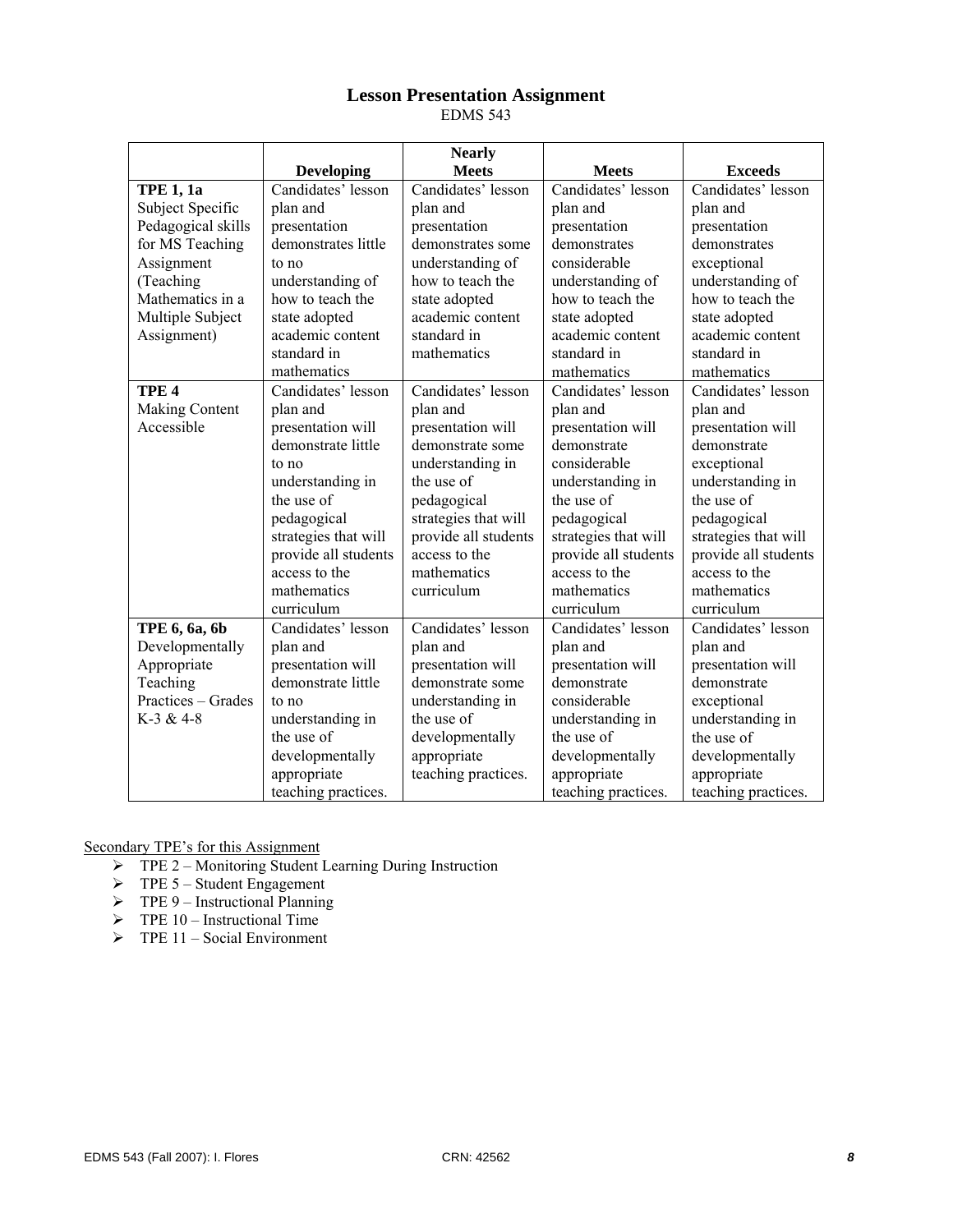## **Lesson Resources Assignment**

EDMS 543

|                  |                    | <b>Nearly</b>      |                    |                    |
|------------------|--------------------|--------------------|--------------------|--------------------|
|                  | <b>Developing</b>  | <b>Meets</b>       | <b>Meets</b>       | <b>Exceeds</b>     |
| TPE <sub>4</sub> | Candidates'        | Candidates'        | Candidates'        | Candidates'        |
| Making Content   | resources and      | resources and      | resources and      | resources and      |
| Accessible       | descriptions will  | descriptions will  | descriptions will  | descriptions will  |
|                  | demonstrate little | demonstrate some   | demonstrate        | demonstrate        |
|                  | to no              | understanding of   | considerable       | exceptional        |
|                  | understanding of   | how instructional  | understanding of   | understanding of   |
|                  | how instructional  | resources can help | how instructional  | how instructional  |
|                  | resources can help | provide all        | resources can help | resources can help |
|                  | provide all        | students with      | provide all        | provide all        |
|                  | students with      | access to a        | students with      | students with      |
|                  | access to a        | balanced and       | access to a        | access to a        |
|                  | balanced and       | comprehensive      | balanced and       | balanced and       |
|                  | comprehensive      | curriculum.        | comprehensive      | comprehensive      |
|                  | curriculum.        |                    | curriculum.        | curriculum.        |

- ¾ TPE 1a Subject-Specific Pedagogical Skills for MS Teaching Assignments (Teaching Mathematics in a MS Assignment)
- $\triangleright$  TPE 5 Student Engagement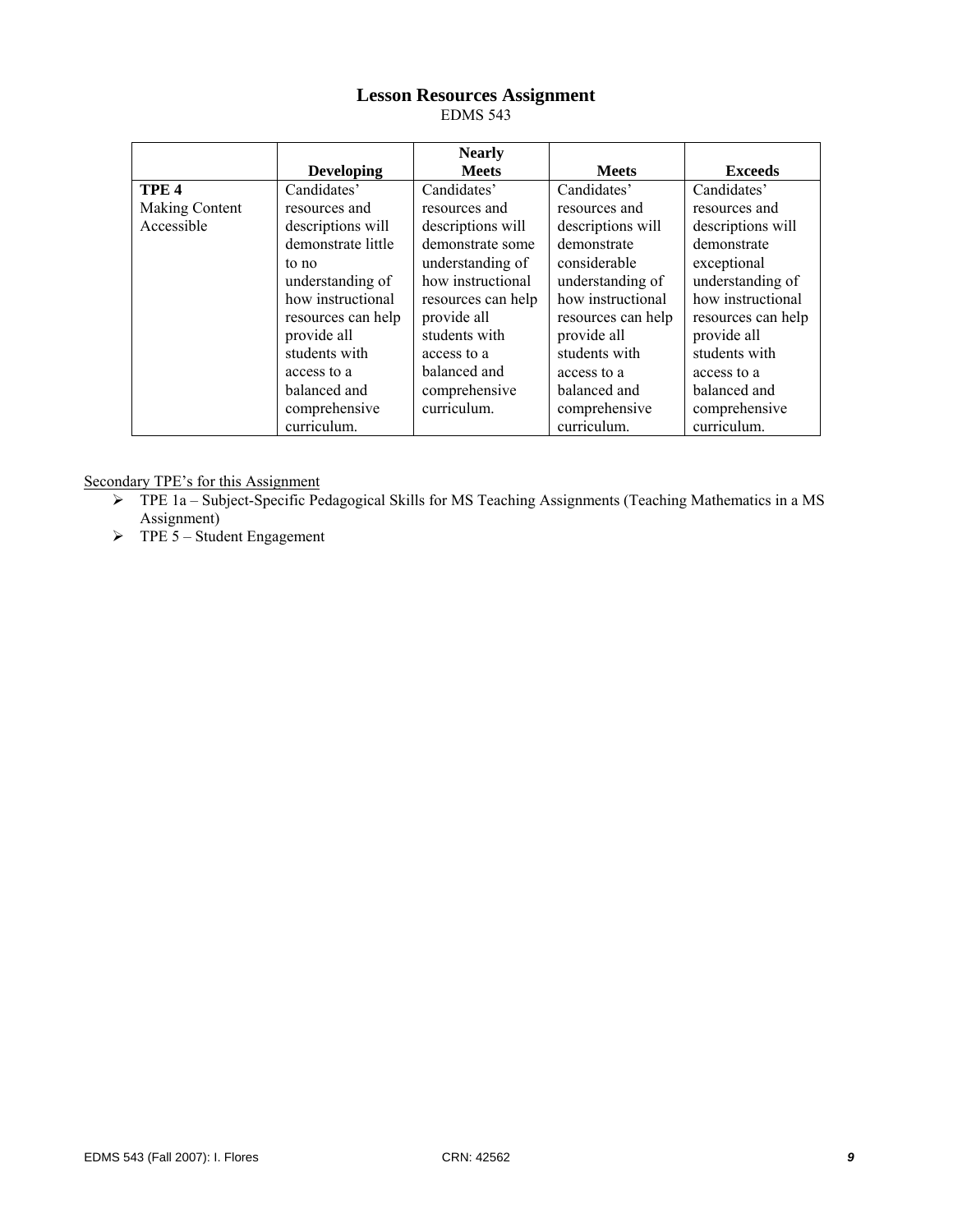#### **Student Interviews Assignment**

EDMS 543

|                         |                              | <b>Nearly</b>                |                              |                              |
|-------------------------|------------------------------|------------------------------|------------------------------|------------------------------|
|                         | <b>Developing</b>            | <b>Meets</b>                 | <b>Meets</b>                 | <b>Exceeds</b>               |
| <b>TPE 1, 1a</b>        | Candidate's                  | Candidate's                  | Candidate's                  | Candidate's                  |
| Subject Specific        | assessment and               | assessment and               | assessment and               | assessment and               |
| Pedagogical             | recommendations              | recommendations              | recommendations              | recommendations              |
| skills for MS           | from the student             | from the student             | from the student             | from the student             |
| Teaching                | interview                    | interview                    | interview                    | interview                    |
| Assignment              | demonstrates little to       | demonstrates some            | demonstrates                 | demonstrates                 |
| (Teaching               | no understanding of          | understanding of how         | considerable                 | exceptional                  |
| Mathematics in a        | how to teach the state       | to teach the state           | understanding of how         | understanding of how         |
| Multiple Subject        | adopted academic             | adopted academic             | to teach the state           | to teach the state           |
| Assignment)             | content standard in          | content standard in          | adopted academic             | adopted academic             |
|                         | mathematics                  | mathematics                  | content standard in          | content standard in          |
|                         |                              |                              | mathematics                  | mathematics                  |
| TPE <sub>2</sub>        | Candidate's                  | Candidate's                  | Candidate's                  | Candidate's                  |
| Monitoring              | assessment and               | assessment and               | assessment and               | assessment and               |
| <b>Student Learning</b> | recommendations              | recommendations              | recommendations              | recommendations              |
| During                  | from the student             | from the student             | from the student             | from the student             |
| Instruction             | interview                    | interview                    | interview                    | interview                    |
|                         | demonstrates little to       | demonstrates some            | demonstrates                 | demonstrates                 |
|                         | no understanding of          | understanding of how         | considerable                 | exceptional                  |
|                         | how to monitor               | to monitor student           | understanding of how         | understanding of how         |
|                         | student learning and         | learning and how to          | to monitor student           | to monitor student           |
|                         | how to effectively           | effectively make use         | learning and how to          | learning and how to          |
|                         | make use of this             | of this information          | effectively make use         | effectively make use         |
|                         | information when             | when teaching.               | of this information          | of this information          |
|                         | teaching.                    |                              | when teaching.               | when teaching.               |
| TPE <sub>3</sub>        | Candidate                    | Candidate                    | Candidate                    | Candidate                    |
| Interpretation          | demonstrates little to       | demonstrates some            | demonstrates                 | demonstrates                 |
| and Use of              | no understanding of          | understanding of how         | considerable                 | exceptional                  |
| Assessments             | how to effectively           | to effectively assess        | understanding of how         | understanding of how         |
|                         | assess students'             | students' content            | to effectively assess        | to effectively assess        |
|                         | content knowledge            | knowledge through            | students' content            | students' content            |
|                         | through the use of           | the use of student           | knowledge through            | knowledge through            |
|                         | student interviews.          | interviews.                  | the use of student           | the use of student           |
|                         |                              |                              | interviews.                  | interviews.                  |
|                         | Candidate's                  | Candidate's                  |                              | Candidate's                  |
| TPE <sub>4</sub>        |                              |                              | Candidate's                  |                              |
| Making Content          | recommendations              | recommendations              | recommendations              | recommendations              |
| Accessible              | from the student             | from the student             | from the student             | from the student             |
|                         | interview                    | interview                    | interview                    | interview                    |
|                         | demonstrates little to       | demonstrates some            | demonstrates<br>considerable | demonstrates                 |
|                         | no understanding in          | understanding in the         |                              | exceptional                  |
|                         | the use of                   | use of pedagogical           | understanding in the         | understanding in the         |
|                         | pedagogical                  | strategies that will         | use of pedagogical           | use of pedagogical           |
|                         | strategies that will         | provide all students         | strategies that will         | strategies that will         |
|                         | provide all students         | access to the<br>mathematics | provide all students         | provide all students         |
|                         | access to the<br>mathematics |                              | access to the<br>mathematics | access to the<br>mathematics |
|                         |                              | curriculum                   |                              |                              |
|                         | curriculum                   |                              | curriculum                   | curriculum                   |

- $\triangleright$  TPE 5 Student Engagement
- ¾ TPE 6, 6a, 6b Developmentally Appropriate Practices in Grades K-3 & Grades 4-8.
- ¾ TPE 8 Learning about Students and TPE 9 Instructional Planning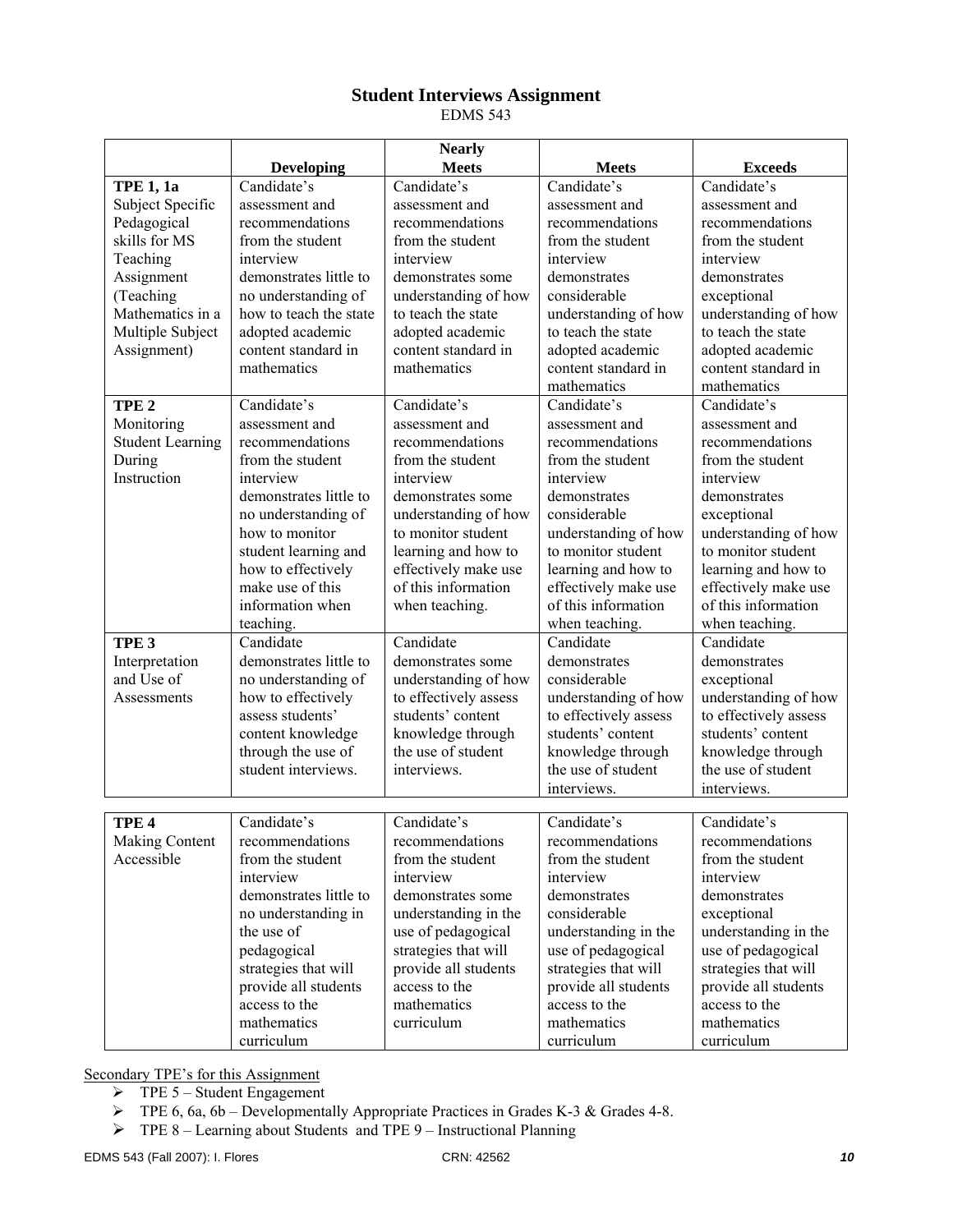| <b>DATE</b> | EDMS 543 COURSE TOPICS & ASSIGNMENTS (W)                                       | <b>READINGS (Text and Other Sources)</b> |
|-------------|--------------------------------------------------------------------------------|------------------------------------------|
| 8/29/07     | Course Introduction                                                            | 1- Teaching Mathematics in the Era of    |
|             | Why do we do mathematics? (Big picture)                                        | the NCTM Standards                       |
|             | Conceptual vs. procedural knowledge                                            |                                          |
|             | Characteristics of Effective Classrooms: Overview of Instructional Practices   | 2 - Exploring What It Means to do        |
|             | Developing understanding-How do kids learn?                                    | Mathematics                              |
|             | Teaching through problem solving                                               |                                          |
|             | Discussion of Cognitively Guided Instruction                                   | 3 - Developing Understanding in          |
|             |                                                                                | Mathematics                              |
|             |                                                                                | 4 -Teaching Through Problem Solving      |
| 9/05/07     | - Interviews                                                                   | 5 - Planning in the Problem-Based        |
|             | - Assessment – Connecting instruction to assessment                            | Classroom                                |
|             | - How kids learn through problem solving development                           | 6 - Building Assessment into Instruction |
|             |                                                                                |                                          |
|             | - Mathematics Content Standards for California Public Schools                  | This document is available on:           |
| $***$       | Group presentations of assigned standards                                      | http://www.cde.ca.gov/ci/ma/cf/index.as  |
|             |                                                                                |                                          |
| 9/12/07     | Special Populations: Creating Inclusive Classrooms                             | 7 - Teaching Mathematics Equitably to    |
|             | Multiple Representations and reaching every learner                            | All                                      |
|             | Article summary/critique on Math and Special Populations due                   | Children                                 |
|             | Number Sense I:                                                                | Journal article on math & special        |
|             | What it means and how we can help children develop it.                         | needs                                    |
|             | PRACTICE INTERVIEW DUE                                                         | 9 - Developing Early Number Concepts     |
|             |                                                                                | and Number Sense                         |
| 9/19/07     | Number Sense II:                                                               | 10 - Developing Meanings for the         |
|             | Classification of word problems for addition, subtraction, multiplication, and | Operations                               |
|             | division.                                                                      |                                          |
|             | How all children can construct efficient mental tools for fact mastery.        |                                          |
|             | Number Sense III:                                                              | 11 - Helping Children Master the Basic   |
|             | Developing understanding of place value                                        | Facts                                    |
|             | <b>Place Value Interview due</b>                                               |                                          |
|             |                                                                                | 12 - Whole-Number Place-Value            |
|             |                                                                                | Development                              |
| 9/26/07     | Number Sense IV:                                                               | 13 - Strategies for Whole Number         |
|             | Developing flexible methods of computation, mental strategies, and             | Computation                              |
|             | estimation.                                                                    |                                          |
|             | Building estimation skills                                                     | 14 - Computational Estimation with       |
| $***1$      | Add/Subtraction OR Multiplication/Division classroom presentation              | Whole                                    |
|             | (Number Sense)                                                                 | Numbers                                  |
|             | Addition/Subtraction OR Multiplication/Division interview due (turn in         |                                          |
|             | only one interview)                                                            |                                          |
| $***2$      | Algebra classroom presentation                                                 |                                          |
|             | Algebraic Reasoning and Function - Exploring patterns, variables, and          | 15 - Algebraic Thinking:                 |
|             | equations. Developing function concepts.                                       | Generalizations,                         |
|             | Algebra interview due                                                          | Patterns, and Functions                  |
|             |                                                                                | 24 – Developing Concepts of Exponents,   |
|             |                                                                                | Integers, and Real Numbers               |
| 10/03/07    | Fractions I:                                                                   | 16 - Developing Fraction Concepts        |
|             | Constructing understanding of fractions; fraction computation                  |                                          |
| $***3$      | Fraction classroom presentation #1 (grades K-4 lesson choice)                  | 17 - Computation with Fractions          |
|             | <b>Fraction interview due</b>                                                  | 18 – Decimal & Percent Concepts and      |
|             | Fractions II:                                                                  | Decimal Computation                      |
| $***4$      | Fraction classroom presentation #2 (grades 5-8 lesson choice)                  | 19 - Proportional Reasoning              |
|             |                                                                                |                                          |
| 10/10/07    | Measurement - Customary and metric system                                      | 20 - Developing Measurement Concepts     |
| $***5$      | <b>Measurement classroom presentation</b>                                      |                                          |
|             | Measurement interview due                                                      | 21 - Geometric Thinking and Geometric    |
|             | Geometry – Developing geometric reasoning and spatial sense                    | Concepts                                 |
| $***6$      | <b>Geometry classroom presentation</b>                                         |                                          |
|             | <b>Geometry interview due</b>                                                  |                                          |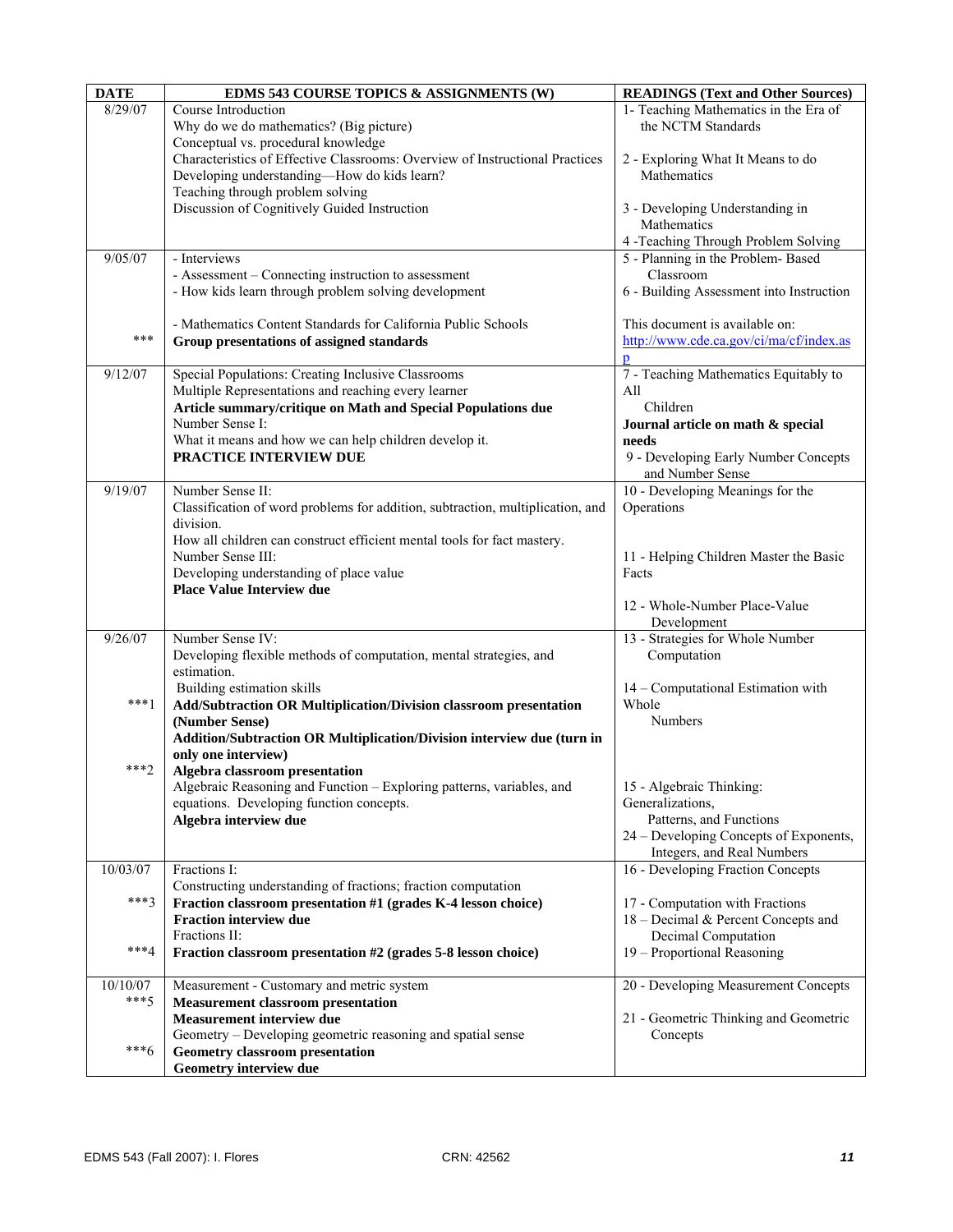| 10/17/07 | Probability $&$ Data Analysis – Developing meaningful experiences in           | 22 - Concepts of Data Analysis         |
|----------|--------------------------------------------------------------------------------|----------------------------------------|
|          | gathering and displaying statistical data.                                     |                                        |
|          | Exploring concepts of chance, simple and independent events.                   | 23 – Exploring Concepts of Probability |
| $***7$   | Probability & Data Analysis classroom presentation                             |                                        |
|          | Probability & Data Analysis interview due                                      |                                        |
|          |                                                                                |                                        |
|          | <b>CURRICULUM ASSIGNMENT: Last day to turn in</b>                              |                                        |
|          | <b>Taskstream postings</b>                                                     |                                        |
|          | <b>Technology</b> – This competency will be infused throughout the course. Use | 8 – Technology and School              |
|          | this chapter as an ongoing reference.                                          | Mathematics                            |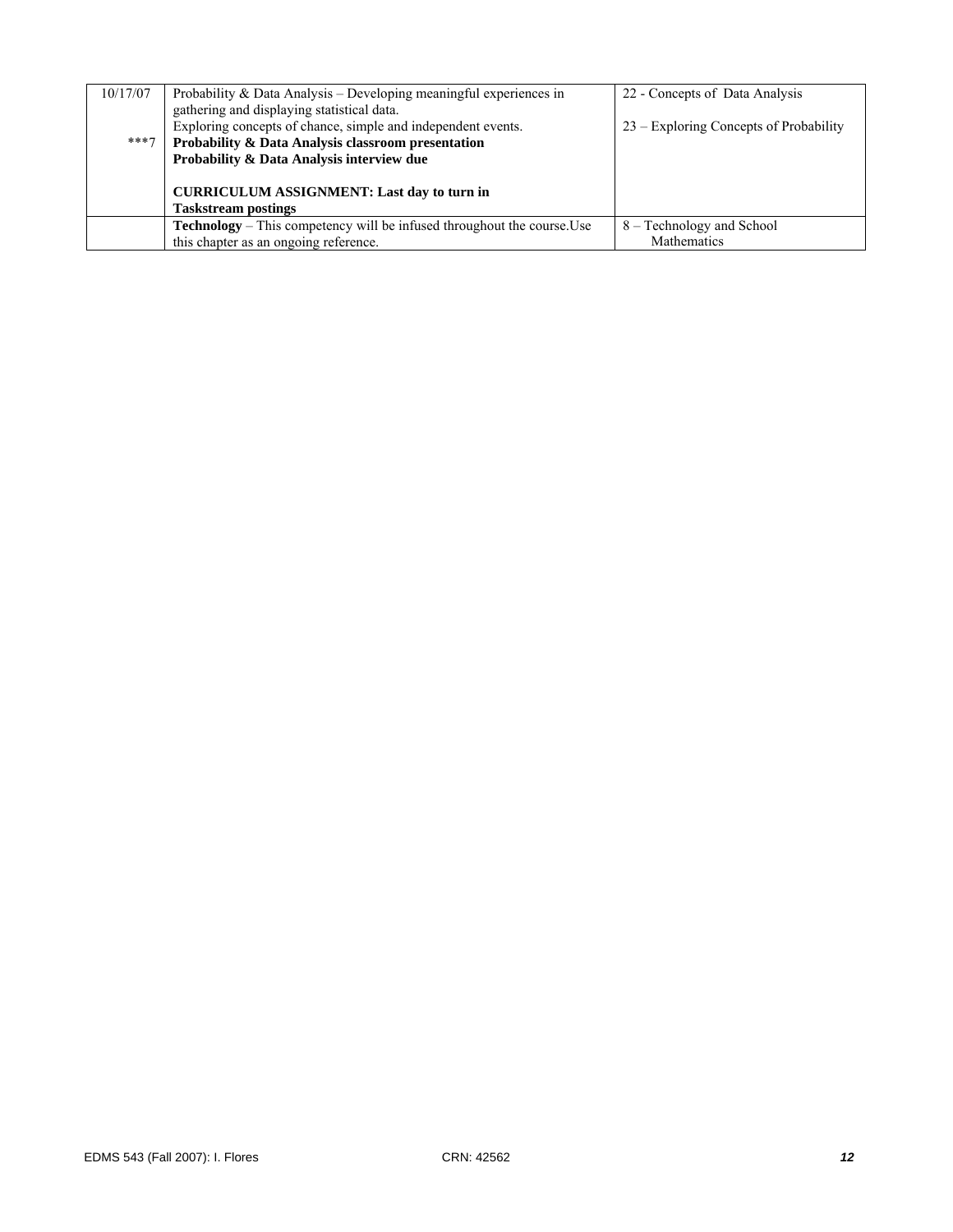# **SB 2042 - AUTHORIZATION TO TEACH ENGLISH LEARNERS COMPETENCIES**

| PART 1:<br><b>LANGUAGE STRUCTURE AND</b><br>FIRST- AND SECOND-LANGUAGE<br><b>DEVELOPMENT</b>                                                    | <b>PART 2:</b><br><b>METHODOLOGY</b><br>OF BILINGUAL, ENGLISH<br><b>LANGUAGE DEVELOPMENT,</b><br><b>AND CONTENT INSTRUCTION</b> | <b>PART 3:</b><br><b>CULTURE AND</b><br><b>CULTURAL DIVERSITY</b>                                   |
|-------------------------------------------------------------------------------------------------------------------------------------------------|---------------------------------------------------------------------------------------------------------------------------------|-----------------------------------------------------------------------------------------------------|
| I. Language Structure and Use:<br><b>Universals and Differences</b><br>(including the structure of English)                                     | I. Theories and Methods of Bilingual<br><b>Education</b>                                                                        | I. The Nature of Culture                                                                            |
| A. The sound systems of language<br>(phonology)                                                                                                 | A. Foundations                                                                                                                  | A. Definitions of culture                                                                           |
| <b>B.</b> Word formation (morphology)                                                                                                           | B. Organizational models: What works for<br>whom?                                                                               | <b>B.</b> Perceptions of culture                                                                    |
| C. Syntax                                                                                                                                       | C. Instructional strategies                                                                                                     | C. Intra-group differences (e.g., ethnicity,<br>race, generations, and micro-cultures)              |
| D. Word meaning (semantics)                                                                                                                     | II. Theories and Methods for Instruction<br>In and Through English                                                              | D. Physical geography and its effects on<br>culture                                                 |
| E. Language in context                                                                                                                          | A. Teacher delivery for both English<br>language development and content<br>instruction                                         | E. Cultural congruence                                                                              |
| F. Written discourse                                                                                                                            | B. Approaches with a focus on English<br>language development                                                                   | II. Manifestations of Culture: Learning<br><b>About Students</b>                                    |
| G. Oral discourse                                                                                                                               | C. Approaches with a focus on content<br>area instruction (specially designed<br>academic instruction delivered in<br>English)  | A. What teachers should learn about their<br>students                                               |
| H. Nonverbal communication                                                                                                                      | D. Working with paraprofessionals                                                                                               | B. How teachers can learn about their<br>students                                                   |
| I. Language Change                                                                                                                              |                                                                                                                                 | C. How teachers can use what they learn<br>about their students (culturally responsive<br>pedagogy) |
| II. Theories and Factors in First- and<br><b>Second-Language Development</b>                                                                    | III. Language and Content Area<br><b>Assessment</b>                                                                             | <b>III. Cultural Contact</b>                                                                        |
| A. Historical and current theories and models<br>of language analysis that have implications<br>for second-language development and<br>pedagogy | A. Purpose                                                                                                                      | A. Concepts of cultural contact                                                                     |
| B. Psychological factors affecting first- and<br>second-language development                                                                    | <b>B.</b> Methods                                                                                                               | <b>B.</b> Stages of individual cultural contact                                                     |
| C. Socio-cultural factors affecting first- and<br>second-language development                                                                   | C. State mandates                                                                                                               | C. The dynamics of prejudice                                                                        |
| D. Pedagogical factors affecting first- and<br>second-language development                                                                      | <b>D.</b> Limitations of assessment                                                                                             | <b>D.</b> Strategies for conflict resolution                                                        |
| E. Political factors affecting first- and second-<br>language development                                                                       | E. Technical concepts                                                                                                           | IV. Cultural Diversity in U.S. and CA.                                                              |
|                                                                                                                                                 |                                                                                                                                 | A. Historical perspectives                                                                          |
|                                                                                                                                                 |                                                                                                                                 | <b>B.</b> Demography                                                                                |
|                                                                                                                                                 |                                                                                                                                 | C. Migration and immigration                                                                        |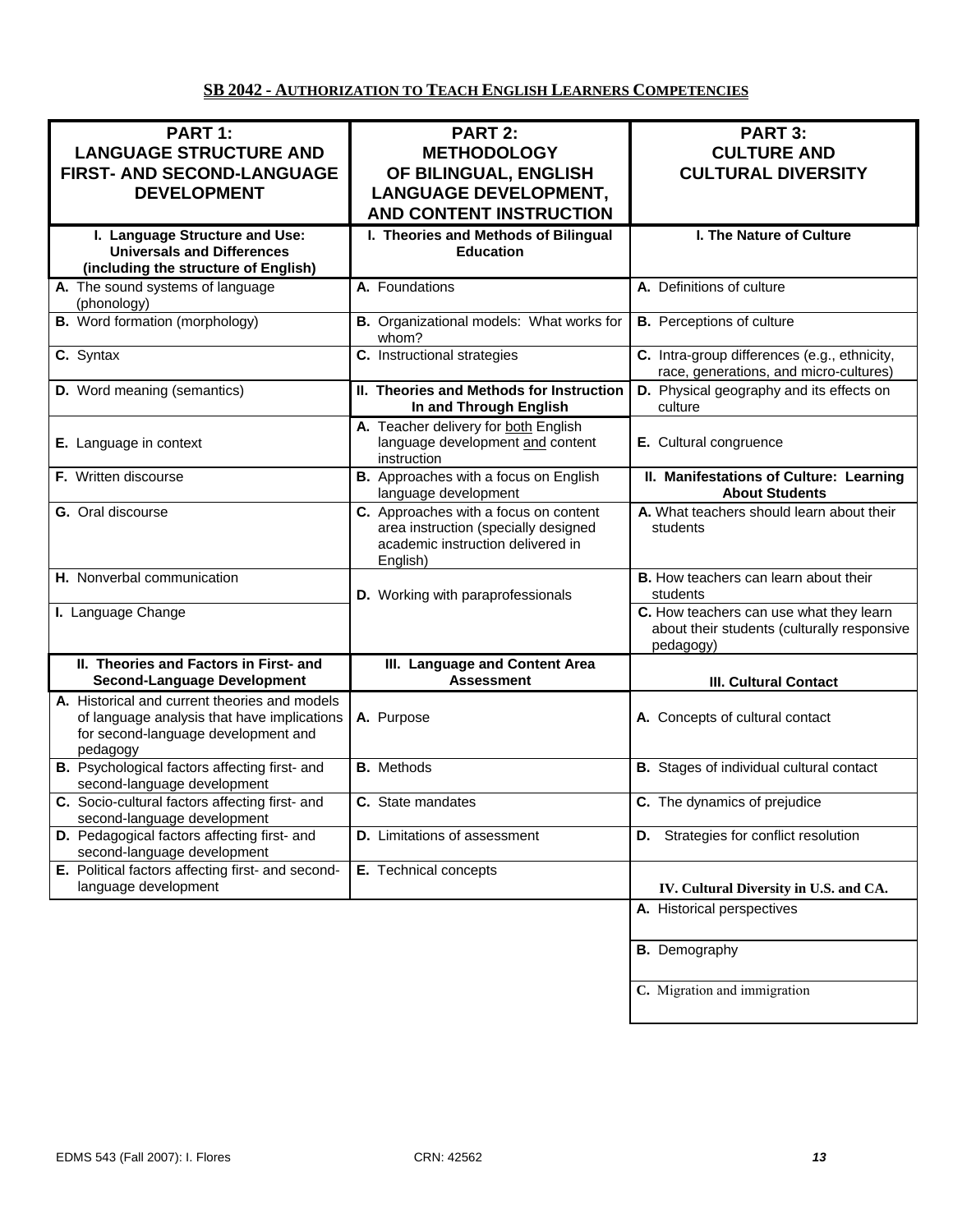# **I. CONSIDERATIONS BEFORE THE LESSON**

#### **Facts about the Learners**

Who are my students and how do they learn? What forms of communication do my students use?

#### **Content/Context**

Content area(s)\*\*\* or discipline(s) Grade level(s) Content standards addressed Lesson's Objectives Prior knowledge and skills

#### **Product/Assessments**

In what varied authentic ways will students demonstrate accomplishment of the objectives? What criteria will you use to judge students' success for each objective?

#### **Management/Discipline Considerations**

What materials and resources are needed? How will you incorporate technology? How will you handle the room arrangement? How will you handle student grouping? How will you handle student transitions and misbehavior?

#### **II. OPENING THE LESSON/** *INTO*

Anticipatory Set - How will you motivate and focus students?

#### **III. PROCESS/STEPS OF INTRUCTION/** *THROUGH*

#### **A. Teacher Input**

- 1. How will you describe and model skills?
- 2. How will you provide examples and non-examples?
- 3. How will teach to the objective(s)?
- 4. How will you actively involve all students?
- 5. What will the teacher do?
- 6. What will the student do?

#### **B. Guided Practice**

- 1. How will students practice alone?
- 2. How will you check for understanding?
- 3. What will your interventions consist of if the objectives are not being met?

#### **C. Independent Practice/Formative Assessment**

What benchmark criteria will you look for to assess if students are meeting the objectives?

#### **D. Closure/Summative Assessment**

 How will you have students summarize their learning? How will you assess students have met the objectives?

#### **IV. AFTER THE LESSON/***BEYOND*

#### **A. Transfer**

How will your structure opportunities for students to continue practice and transfer learning?

#### **B. Reflection**

- 1. What went well in the lesson and was it relevant and worthwhile?
- 2. What evidence do you have that the lesson went well?
- 3. What changes will you make to enhance learning?
- **4.** What benefits do these changes have for the students and your effectiveness as a teacher?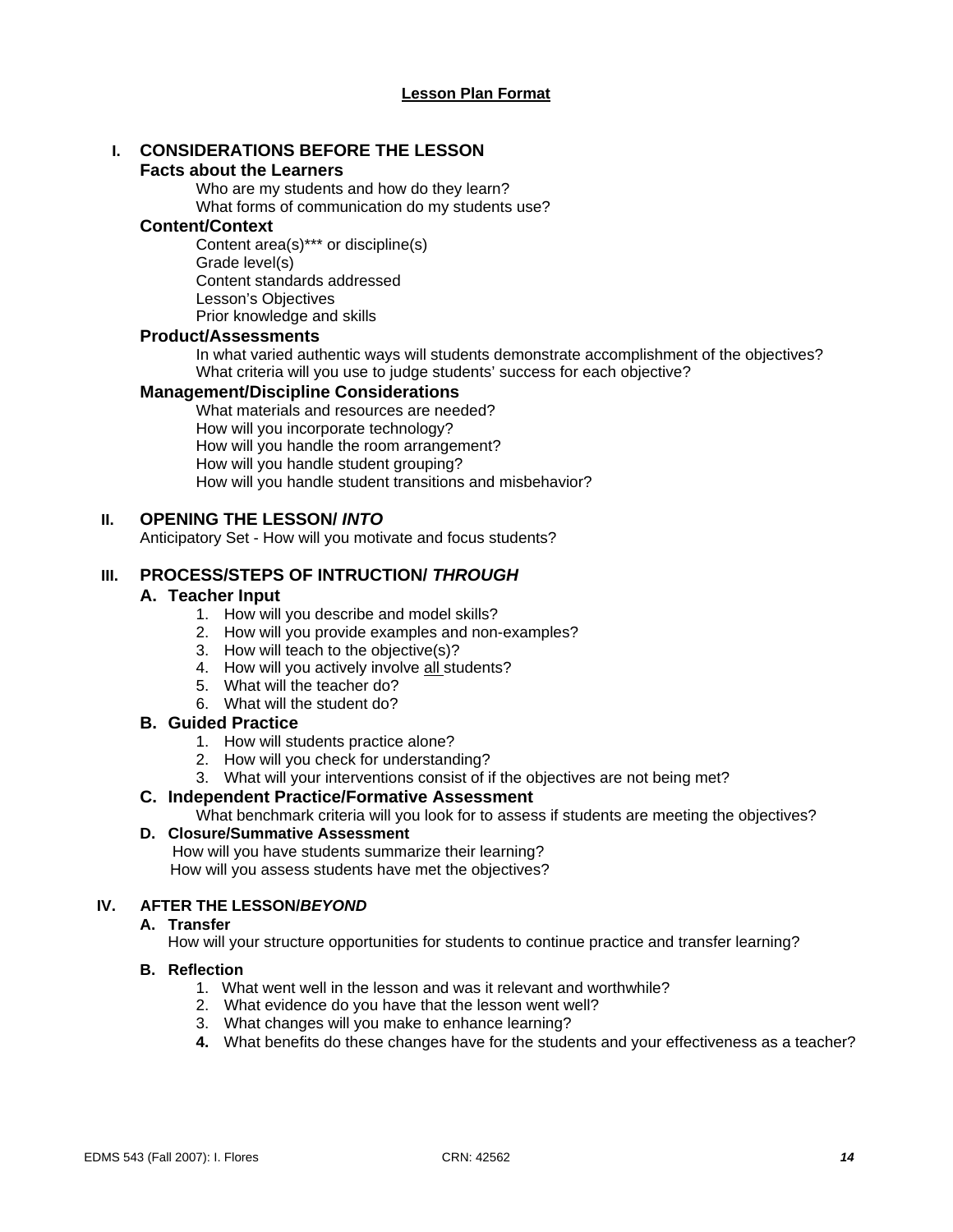**\*\*\*NOTE:** To provide essential background information for the content aspect of the Universal Design Lesson Plan, at least one full page of text is required that communicates to the reader (for example, another teacher) what mathematical content a teacher must know in order to teach the lesson for understanding. That is, what content knowledge is necessary to be able to effectively teach the lesson for children's mathematical understanding (a major focus of EDMS 543)? You may use your course text and any other resources that will help you with this task.